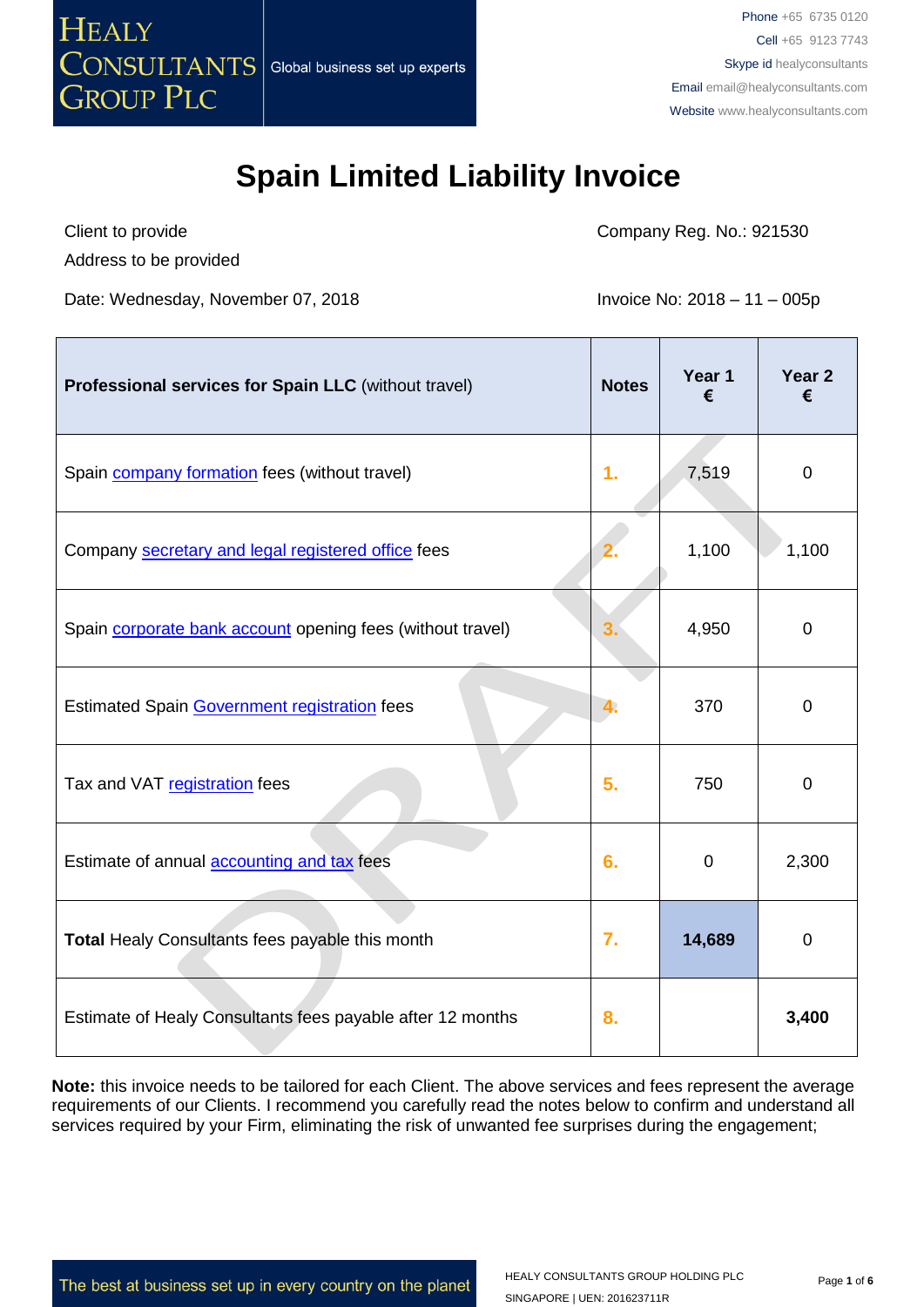### *Notes to invoice above*

**1.** Healy Consultants fees to efficiently and effectively complete Spain company registration within [three](http://www.healyconsultants.com/spain-company-registration/fees-timelines/#timelines)  [weeks](http://www.healyconsultants.com/spain-company-registration/fees-timelines/#timelines) by i) choosing the optimum regulatory license for our Client's business activities ii) reserving a company name with the Spain [Registrar of Commercial Entities](http://www.rmc.es/Home.aspx?lang=en) iii) settling our accountant and lawyer fees and iv) preparing a high quality company incorporation application for the Spain Registrar of Commercial Entities;

All [engagement fees](http://www.healyconsultants.com/company-registration-fees/) (click link) are agreed and paid up front and agree to the fees published on our country web pages. Consequently, there are no hidden fees, surprises or ambushes throughout the engagement. All engagement deadlines are agreed up front in the form of a [detailed project plan,](http://www.healyconsultants.com/index-important-links/example-project-plan/) mapping out [deliverables](http://www.healyconsultants.com/deliverables-to-our-clients/) by week throughout the engagement term;



Every week during the engagement, Healy Consultants will email our Client a [detailed status update.](http://www.healyconsultants.com/index-important-links/weekly-engagement-status-email/) Our Client is immediately informed of engagement problems together with solutions. Your dedicated engagement manager is reachable by phone, Skype, live chat and email and will communicate in your preferred language;

**2.** In accordance with Spanish [Corporate Enterprises Act,](http://law.au.dk/fileadmin/www.asb.dk/omasb/institutter/erhvervsjuridiskinstitut/EMCA/Spanish_Act.pdf) each Spain limited liability company must appoint a company secretary, who may be a natural person or a body corporate, but the company secretary must be resident in Spain. Healy Consultants will act as your Spain company secretary, for which our annual responsibilities include **i)** preparing and filing the legal annual return; **ii)** securely maintaining company records; **iii)** liaising with the Spanish government on our Client's behalf; **iv)** legal filing of changes of company structure; and **v)** reminding our Client of statutory deadlines;

In accordance with the Spanish [Corporate Enterprises Act,](http://law.au.dk/fileadmin/www.asb.dk/omasb/institutter/erhvervsjuridiskinstitut/EMCA/Spanish_Act.pdf) an company shall as from the date of its incorporation have a legal registered office in Spain, to which all official government communications and notices may be addressed. To comply with this statutory requirement, Healy Consultants' Spain office will be the registered office address for your company. Thereafter, this address will be used to receive government correspondence including **i)** tax letters **ii)** notice of the legal annual return; and **iii)** all government communications. Most of our Clients wish to place [Healy Consultants'](http://www.healyconsultants.com/corporate-outsourcing-services/company-secretary-and-legal-registered-office/) office address on invoices, contracts, websites and business cards;

**3.** Healy Consultants will be pleased to open a Spain corporate bank account without our Client travel. It is a time consuming task, and Healy Consultants will shelter our Client from the associated administrative challenges. As you can appreciate, it is a difficult task to obtain bank account approval through a newly formed company when shareholders, directors and bank signatories reside overseas. Healy Consultants will prepare a business plan for the bank to optimize the probability of corporate bank account approval. Depending on our Client's business and nationality, there is a 20% probability the banks will request a bank signatory to travel for a one hour bank interview. Healy Consultants will try its best to negotiate with the bank for a travel exemption. If our Client must travel to Spain for corporate bank account opening, Healy Consultants will refund our Client €950;

If our Client is not comfortable with only a Spain corporate bank account, Healy Consultants will be pleased to open [an international corporate bank account](http://www.healyconsultants.com/international-banking/) (click link) outside of Spain. Examples include New York, Germany, Liechtenstein, Austria, Bulgaria, South Africa, Australia, London, South America or Dubai. All banks will be top tier banks in these countries with excellent internet banking services. Example of our global banking partners include HSBC, Standard Chartered Bank, Citibank, Barclays, Standard bank, ANZ bank, VTB bank, UBS, Credit Suisse;

The best at business set up in every country on the planet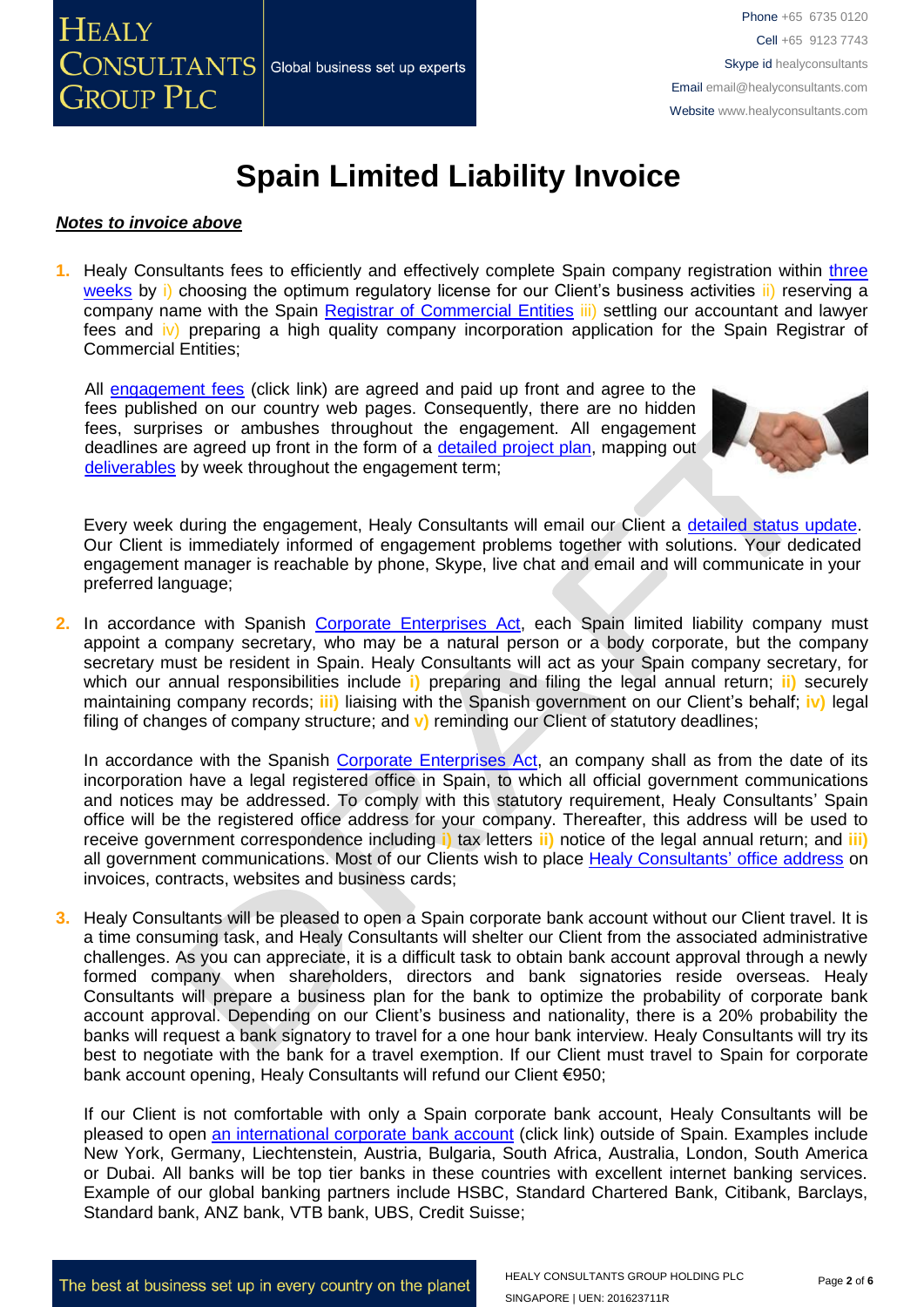The banks enjoys ultimate power of approval of corporate bank account applications. Consequently, guaranteed success is outside of Healy Consultants' control. What is inside our control is the preparation and submission of a high quality bank application that maximizes the likelihood of approval. To date, we enjoy a 100% approval record because of our global [banking relationships](http://www.healyconsultants.com/international-banking/corporate-accounts/) and determination.







Global banks continue to tighten corporate bank account opening procedures, their internal compliance departments completing more thorough due diligence of Clients. Consequently, our Clients should expect the bank account approval period to take minimum 6 weeks. Furthermore, global banks now require evidence of proof of business in the country where the corporate bank account will be, including sales contracts or lease agreement;

- **4.** This fee is an estimate of government costs payable during your Firm's engagement. For transparency purposes, all government fee payments will be supported by original receipts and invoices. Examples of government costs include **i)** reserving the company name with the [Company Registry \(](http://www.rmc.es/Home.aspx?lang=en)CMR) **ii)** notarizing and submitting the attested company deed with the CMR and **iii)** publishing the corporate registration in the official gazette [\(BORME\)](https://www.boe.es/diario_borme/index.php?lang=en). Following engagement completion, Healy Consultants will refund our Client any excess of funds received over actual Government costs paid;
- **5.** In accordance with Spain Taxation Laws, each entity must register for corporate tax and VAT and obtain a Spanish tax registration number (CIF) from the [Agencia Tributaria \(click link\);](http://www.agenciatributaria.es/)
- **6.** For an active trading company, these **accounting and tax** fees are an estimate of Healy Consultants fees to efficiently and effectively discharge your annual company accounting and tax obligations. Following receipt of a set of draft accounting numbers from your company, Healy Consultants will more accurately advise accounting and tax fees. For a dormant company, Healy Consultants fees are only €950;



- **7.** All fees quoted in this invoice correspond to fees quoted [on Healy Consultants'](http://www.healyconsultants.com/company-registration-fees/) website. Please review this invoice carefully to identify errors. During the rush of the business day, it is possible that Healy Consultants inadvertently made fee calculation errors, typing errors or omitted services or omitted historic fee payments from Clients. In the unfortunate event you identify invoice errors, please revert to me directly re the same. I apologize in advance if I or my staff made invoice errors;
- **8.** Assuming our Clients re-engage Healy Consultants in year 2, this fee is an estimate of the fees payable next year, 12 months after the date of company registration;
- **9.** The fees quoted in this invoice are a prediction of the fees required to efficiently and effectively complete this engagement in a timely manner. If during the engagement Healy Consultants realizes that the project is more complex than anticipated, requiring a large additional investment of time, my Firm will revert to request additional fees. If Healy Consultants completes the engagement faster and more easily than expected, Healy Consultants is happy to refund some fees to our Client;
- **10.** Engage Healy Consultants to [project manage](http://www.healyconsultants.com/project-manage-engagements/) business set up in every country on the planet. We are the best in the [world](http://www.healyconsultants.com/best-in-the-world/) at what we do, timely completing the  $A$  to  $Z$  of every country engagement;

The best at business set up in every country on the planet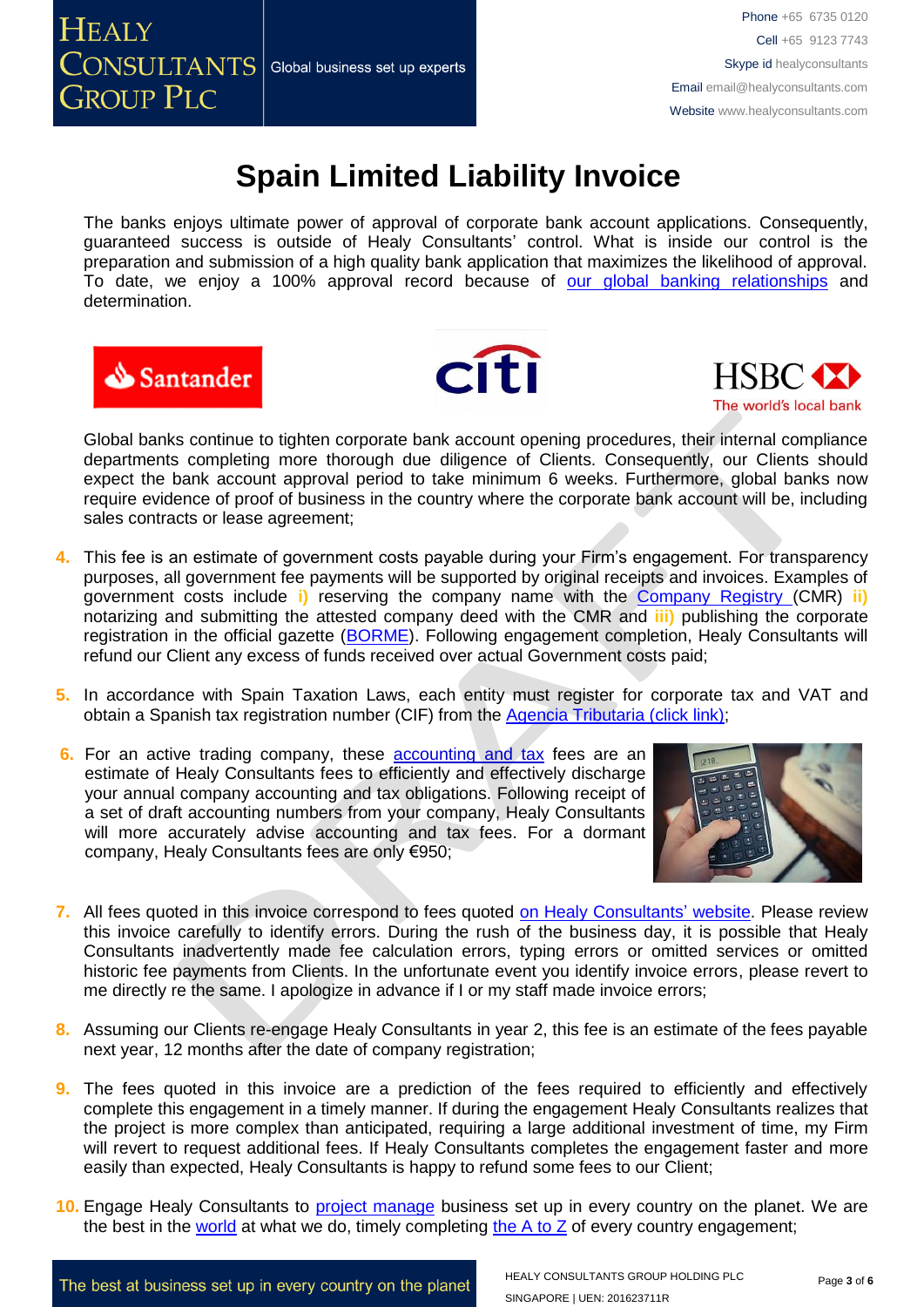### **HEALY CONSULTANTS** Global business set up experts **GROUP PLC**

Phone +65 6735 0120 Cell +65 9123 7743 Skype id healyconsultants Email [email@healyconsultants.com](mailto:EMAIL@HEALYCONSULTANTS.COM) Website [www.healyconsultants.com](http://www.healyconsultants.com/)

# **Spain Limited Liability Invoice**

- **11.** In accordance with [Corporate Enterprises Act,](http://law.au.dk/fileadmin/www.asb.dk/omasb/institutter/erhvervsjuridiskinstitut/EMCA/Spanish_Act.pdf) the issued share capital of €3,000 must be deposited to the company bank account before the company is incorporated. The share capital must be contributed directly from the shareholder's bank account. To optimize engagement efficiency and minimize delays, Healy Consultants is happy to deposit these funds on behalf of our clients;
- **12.** In accordance with [Corporate Enterprises Act,](http://law.au.dk/fileadmin/www.asb.dk/omasb/institutter/erhvervsjuridiskinstitut/EMCA/Spanish_Act.pdf) all the directors and shareholders of a Spanish company require a fiscal identification number (NIE). Healy Consultants can assist you with the same. Our fees for each NIE application is €1,000 excluding notarization of documents and other third party expenses;
- **13.**If our Client and Healy Consultants properly plan this engagement, our Clients will *not* have to travel during this engagement. Healy Consultants will efficiently complete company registration and corporate bank account opening in a timely manner without our Client presence. Instead, our Client will need to **i)** sign and get documents legalized in the embassy in their country of origin and **ii)** courier the originals to Healy Consultants office;



- **14.** Depending on our Client's business and nationality, the Spanish Government may require a special regulatory license to carry on your business in the country. Healy Consultants will assist our Client secure license approval; there may be additional engagement fees. However, the Government enjoys ultimate power of approval of company registrations and business licenses;
- 15. If required, Healy Consultants will be pleased to assist your Firm obtain Spanish business visa approvals. Our fee is €5,950 per person and includes preparation of a quality visa application and submitting to the correct Government immigration officers. The Government enjoys ultimate power of approval of visa applications, consequently, guaranteed success is outside of Healy Consultants control. What is inside our control is the preparation and submission of a high quality immigration visa application that maximizes the likelihood of visa approval;
- **16.** If our Client requires nominee non-resident shareholder and director services [\(click link\),](http://www.healyconsultants.com/corporate-outsourcing-services/nominee-shareholders-directors/) Healy Consultants will be pleased to assist. Our fee for professional, passive nominee corporate shareholder amounts to €2,100 per annum. Our fee to be both non-resident nominee director and shareholder amounts to €6,600 per annum. Being the sole shareholders and sole director of a Client's company exposes Healy Consultants to reputation, litigation and financial risk;
- **17.** Some of our Clients request Healy Consultants to provide temporary shared [office space](http://www.healyconsultants.com/virtual-office/) for 6 months until their preferred business premises is found. If your Firm requires this service, our one-time fee is €950. Monthly rental thereafter is paid directly to the landlord, independently of Healy Consultants;
- **18.** Monthly, quarterly and mid-year Government tax obligations include monthly and quarterly payroll reporting, VAT and corporation tax return filing. If you need our help, Healy Consultants can complete monthly Government reporting for a monthly fee of €760. Healy Consultants monthly support will include i) receive in dropbox the monthly invoices from our client ii) label monthly bank statement transactions  $\overline{iii}$  preparation and submission of VAT returns and  $\overline{iv}$  submission of monthly employee payroll reporting;
- **19.** It is important our Clients are aware of their personal and corporate tax obligations in their country of residence and domicile. Let us know if you need Healy Consultants help to clarify your local and international annual tax reporting obligations;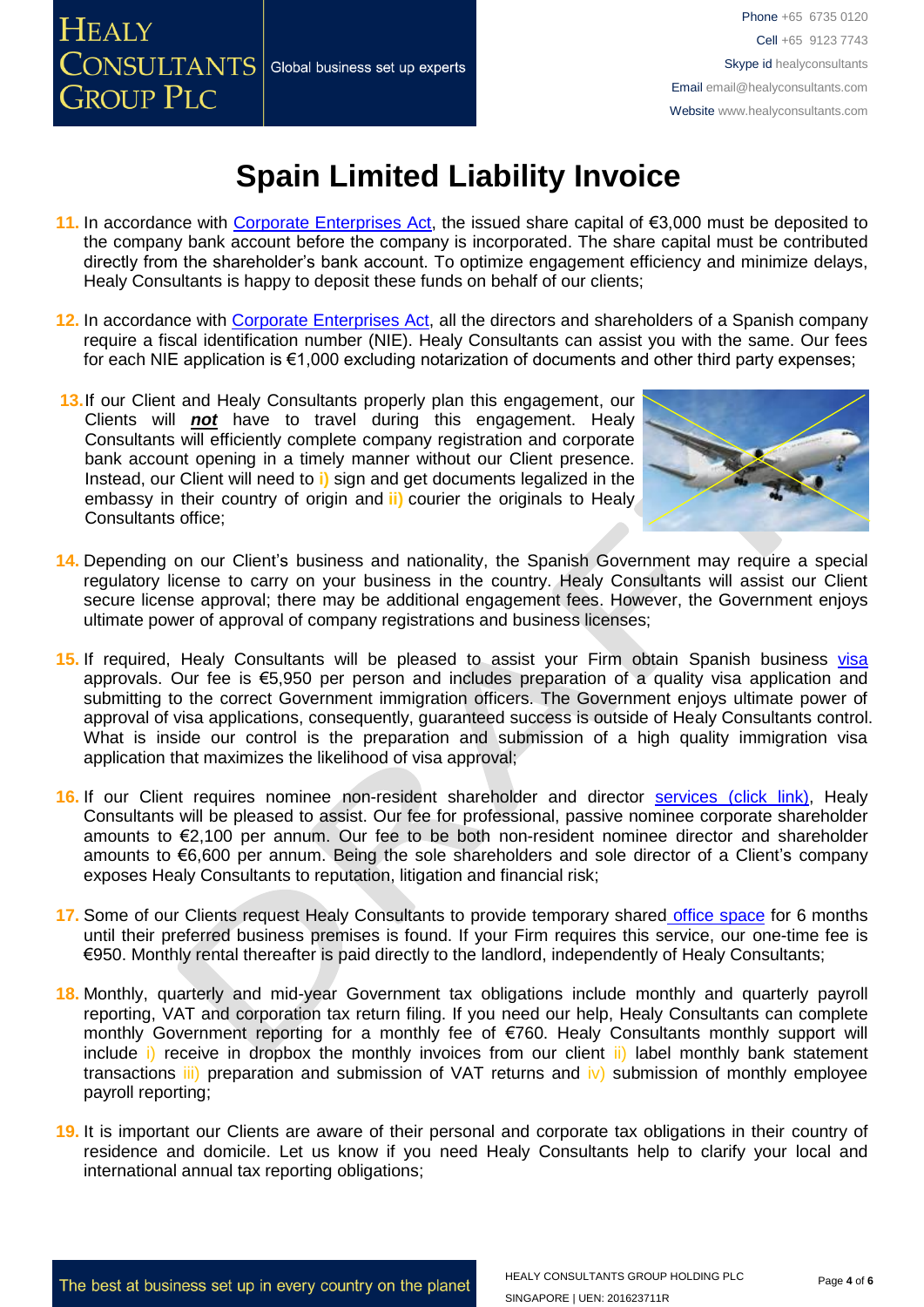**20.** During the engagement, shareholders and directors' documents may need to be translated into the local language; before the Government and Bank approves company registration and corporate bank account opening respectively. Consequently, our Client should budget for possible additional translation and embassy attestation fees. Either our Client or Healy Consultants can complete this administrative task;

As always, Healy Consultants will negotiate with all third parties to eliminate or reduce additional engagement costs. For transparency purposes, all third party fee payments will be supported by original receipts and invoices. Examples of possible third party payments include **i)** embassy fees **ii)** notary public costs **iii)** official translator fees;

- **21.** Some of our Clients' engage Healy Consultants to [recruit](http://www.healyconsultants.com/corporate-outsourcing-services/how-we-help-our-clients-recruit-quality-employees/) local employees. We have a lot of experience in this area and we are quite skilled at securing quality candidates for our Clients';
- 22. Some of our Clients require an *immediate country solution*. With this strategy, within a day Healy Consultants can supply our Client **i)** an existing dormant Spain company number and **ii)** an already approved Spain corporate bank account number and **iii)** a business address. Turnkey solutions are attractive to those entrepreneurs who wish to immediately close a country deal, sign a contract or invoice a customer;
- **23.** As stipulated on our [business website](http://www.healyconsultants.com/) and in section 3 of our engagement letter, Healy Consultants will only commence the engagement following **i)** settlement of our fees and **ii)** completion and signing of our legal engagement letter;
- **24.** Healy Consultants will only incorporate your company after 75% of [due diligence documentation](http://www.healyconsultants.com/due-diligence/) is received by email. Healy Consultants will only open a corporate bank account after 100% of the Client's original due diligence documentation is received by courier;
- 25. During the annual renewal engagement with our Client, our in-house Legal and Compliance [Department](http://www.healyconsultants.com/about-us/key-personnel/cai-xin-profile/) reviews the quality and completeness of our Client file. Consequently, Healy Consultants may revert to our Client to ask for more up to date [due diligence documentation;](http://www.healyconsultants.com/due-diligence/)
- 26. To assist our Clients to minimize foreign exchange costs, we offer the payment in SG\$, Euro, Pounds or US\$. Kindly let me know in which currency your Firm prefers to settle our fees and I will send an updated invoice, thank you;